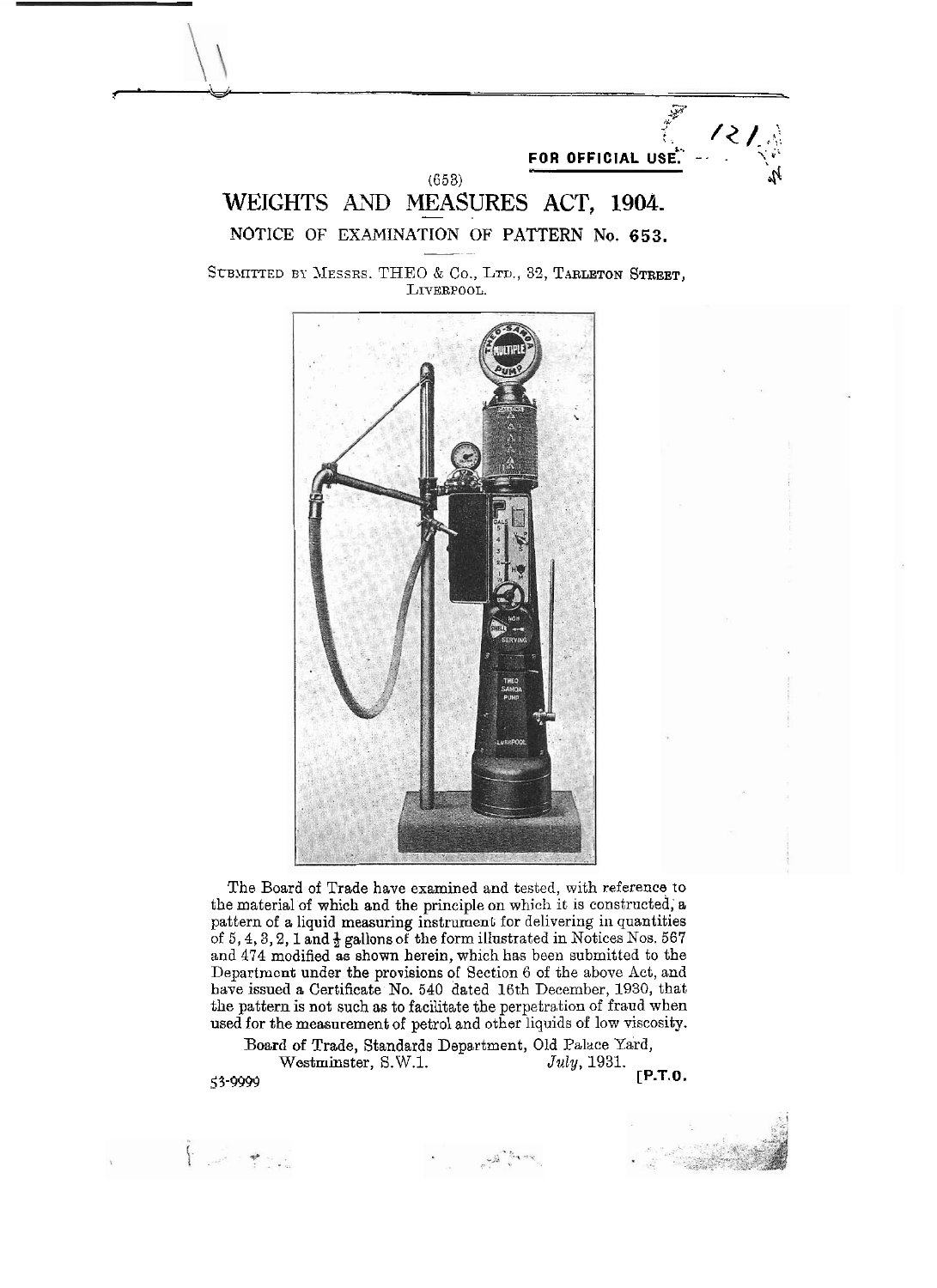moves over a circular dial gradnated to indicate up to 10 gallons by  $\frac{1}{2}$  gallons. The pointer can be returned to zero by means of a knurled knob. The serve valve which rotates the interrupted toothed wheel can only be rotated in one direction as it is actuated by a lever fitted with teeth cut in one direction only.

(3) The ordinary method of calibrating the instrument by means of displacement discs is still retained for fine adjustment, but a metho'd of preliminary calibration has now been incorpornted. This consists of separating the notches from the rack that operates the telescopic tube and placing them on a bar on the opposite side of this rack. This rack is clamped to the telescopic tube by the same bolts that secure the rack. The notches are cut in separate metal blocks which are secured to the bar by bolts and nuts.



These metal blocks are serrated and the serrations engage similar serrations cut in the bar. **A** hole is drilled through each nut and bolt end to take a sealing wire which is sealed with one seal. The wire is threaded through the nuts and bolts in a direction such that slackening a nut will break the wire. The sealing wire and seal may be inspected through a small aperture  $4'' \times 8''$  cut in the casing. A spring loaded hinged cover plate is provided for this aperture.

The metering box on this instrument is not sealed.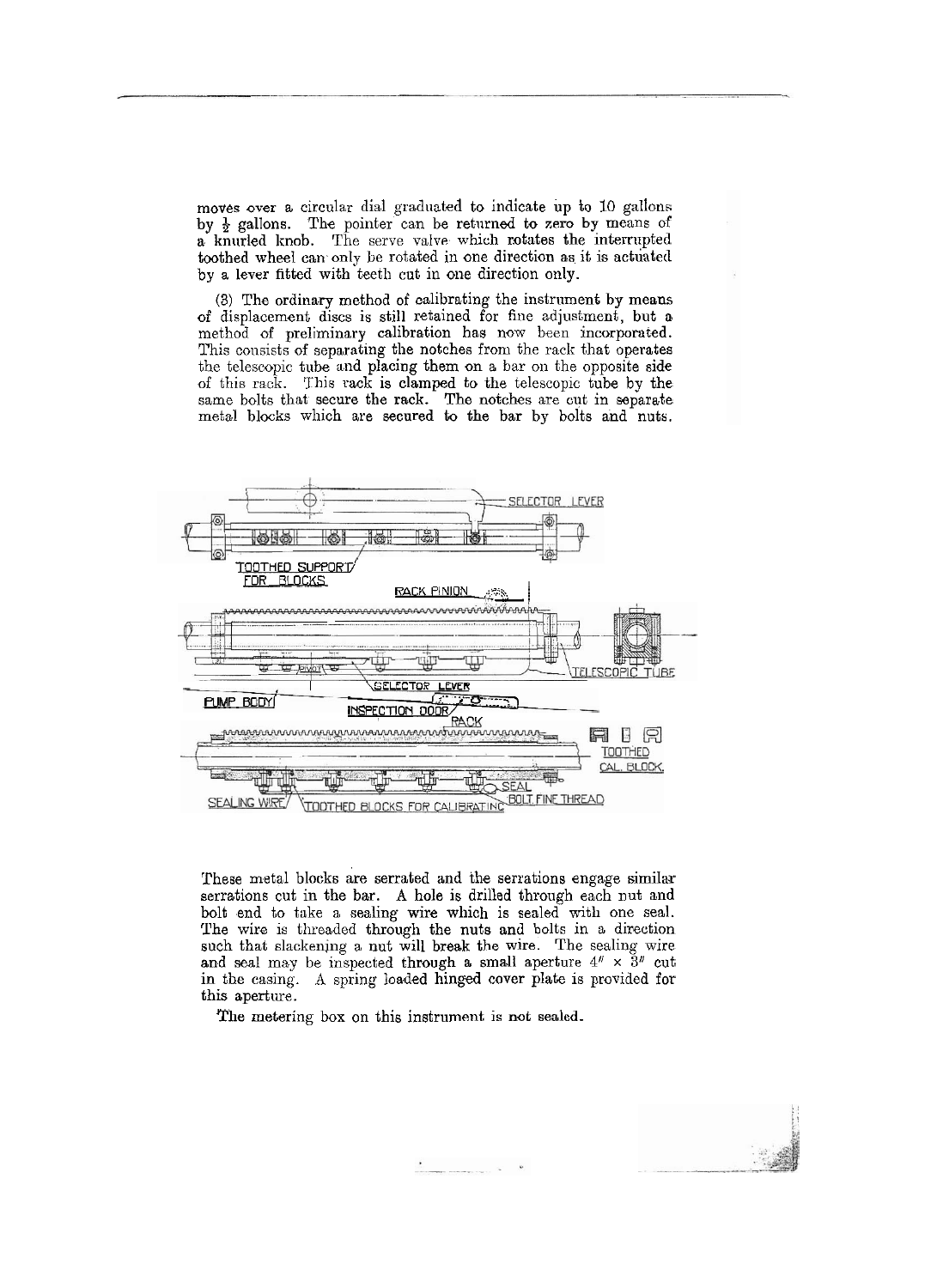## DESCRIPTION.

This pattern is a liquid measuring instrument of the subdivided container type and: is a modification of the pattern referred to in Notice Xo. **567** as illustrated in Notices Nos. **474** and **567.** 

The modifications are as follows :-

(1) **A** downward sloping swing. arm has been fitted.

**(2)** An individual sales indicator complying with the requirements of the Measuring Instruments (Liquid Fuel and Lubricating Oil) Regulations, 1929, has been incorporated as an addition to the proprietor's totaliser described in Notice No. **567.** 



**(3)** A preliminary calibrating device has been incorporated. (1) The downward sloping swing arm is arranged to swivel in **s.** joint provided with a packed gland that is securely bolted to an adjacent vertical support. This joint is connected to the discharge pipe of the instrument adjacent to the serve valve and sight glass. The outer end of the swing arm is stayed to the top of the vertical support by means of a tie rod.

(2) The individual sales indicator and proprietor's totaliser are mounted on the control box directly over the serve valve. The details of the mechanism are as shown in Notice No. 567 with the exception that a train of gears connects with a pointer that